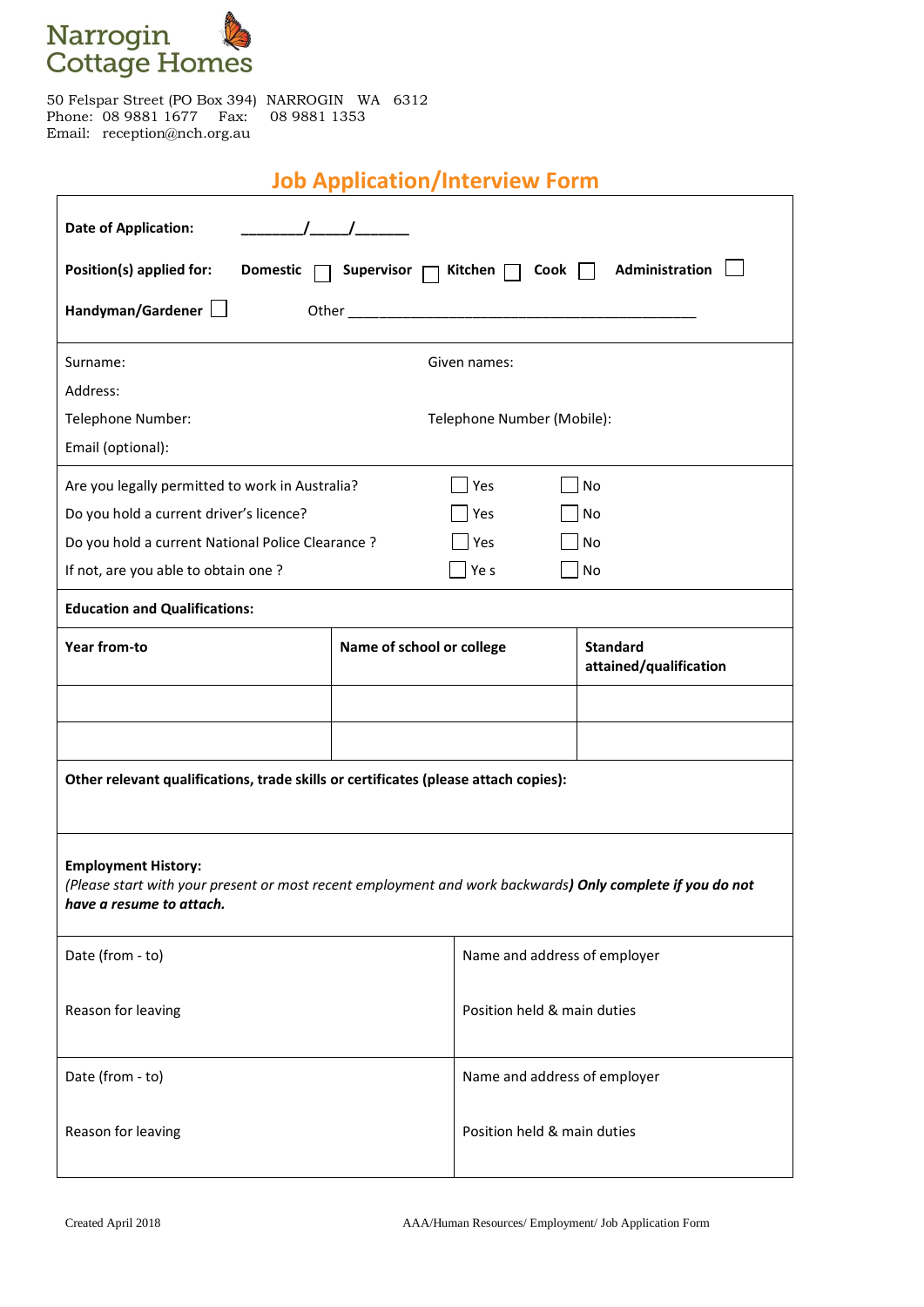

50 Felspar Street (PO Box 394) NARROGIN WA 6312 Phone: 08 9881 1677 Fax: 08 9881 1353 Email: reception@nch.org.au

| When could you commence employment with us?                                                                                                                                                                                                                                                                                               |                                                                                                                                                                                                                   |  |  |  |  |  |
|-------------------------------------------------------------------------------------------------------------------------------------------------------------------------------------------------------------------------------------------------------------------------------------------------------------------------------------------|-------------------------------------------------------------------------------------------------------------------------------------------------------------------------------------------------------------------|--|--|--|--|--|
| <b>Additional Information:</b><br>(Please add here any additional information relevant to the position eg. membership of any professional bodies,<br>driver's licences, language, first aid certificates, etc).                                                                                                                           |                                                                                                                                                                                                                   |  |  |  |  |  |
|                                                                                                                                                                                                                                                                                                                                           | Are you prepared and available to work:                                                                                                                                                                           |  |  |  |  |  |
|                                                                                                                                                                                                                                                                                                                                           | Afternoon shift:<br>Yes<br>No                                                                                                                                                                                     |  |  |  |  |  |
|                                                                                                                                                                                                                                                                                                                                           | Night shift:<br>Yes<br>No                                                                                                                                                                                         |  |  |  |  |  |
|                                                                                                                                                                                                                                                                                                                                           | Weekends:<br>Yes<br>No                                                                                                                                                                                            |  |  |  |  |  |
|                                                                                                                                                                                                                                                                                                                                           | Yes<br>Public Holidays:<br>No                                                                                                                                                                                     |  |  |  |  |  |
| If requested would you be able to work outside of normal hours?                                                                                                                                                                                                                                                                           |                                                                                                                                                                                                                   |  |  |  |  |  |
|                                                                                                                                                                                                                                                                                                                                           | Regularly<br>Occasionally<br>Rarely<br>No                                                                                                                                                                         |  |  |  |  |  |
|                                                                                                                                                                                                                                                                                                                                           | <b>Referees:</b>                                                                                                                                                                                                  |  |  |  |  |  |
| (Please provide the names, addresses and telephone numbers of three persons as work related referees from<br>whom confidential reports may be obtained)                                                                                                                                                                                   |                                                                                                                                                                                                                   |  |  |  |  |  |
| 1.                                                                                                                                                                                                                                                                                                                                        | Ph                                                                                                                                                                                                                |  |  |  |  |  |
| 2.                                                                                                                                                                                                                                                                                                                                        | Ph                                                                                                                                                                                                                |  |  |  |  |  |
|                                                                                                                                                                                                                                                                                                                                           | <b>Health</b>                                                                                                                                                                                                     |  |  |  |  |  |
| Please provide details of any previous or current medical condition or restriction, physical or otherwise, which<br>may affect your ability to perform the essential requirements of the job.                                                                                                                                             |                                                                                                                                                                                                                   |  |  |  |  |  |
| This must include any medical condition or restriction arising from a previous workers' compensation claim.<br>Failure to provide such information may jeopardise your rights to workers' compensation if a<br>pre-existing disability is aggravated at work (Section 79 of the Workers' Compensation and Injury Management<br>Act 1981). |                                                                                                                                                                                                                   |  |  |  |  |  |
|                                                                                                                                                                                                                                                                                                                                           | Disclosure of a medical condition or restriction does not necessarily exclude an applicant from employment.                                                                                                       |  |  |  |  |  |
|                                                                                                                                                                                                                                                                                                                                           | <b>Declaration by Applicant:</b>                                                                                                                                                                                  |  |  |  |  |  |
| 1.                                                                                                                                                                                                                                                                                                                                        | I understand that any misrepresentation of facts in this application could be cause for termination if<br>employed.                                                                                               |  |  |  |  |  |
| 2.                                                                                                                                                                                                                                                                                                                                        | I understand that part of the application procedure involves a medical examination by a medical officer<br>nominated by the Company and I authorise disclosure of the results of this examination to the Company. |  |  |  |  |  |
| 3.                                                                                                                                                                                                                                                                                                                                        | I consent to any reference checks which may be necessary to support this application. I release all such<br>persons from any potential liability and damages incurred as a result of providing this information.  |  |  |  |  |  |
|                                                                                                                                                                                                                                                                                                                                           | hereby declare that the information<br>l, _________                                                                                                                                                               |  |  |  |  |  |
| contained in this application is to the best of my knowledge true and correct.                                                                                                                                                                                                                                                            |                                                                                                                                                                                                                   |  |  |  |  |  |
|                                                                                                                                                                                                                                                                                                                                           | Signature of Applicant:<br>Date: $\angle$ /                                                                                                                                                                       |  |  |  |  |  |